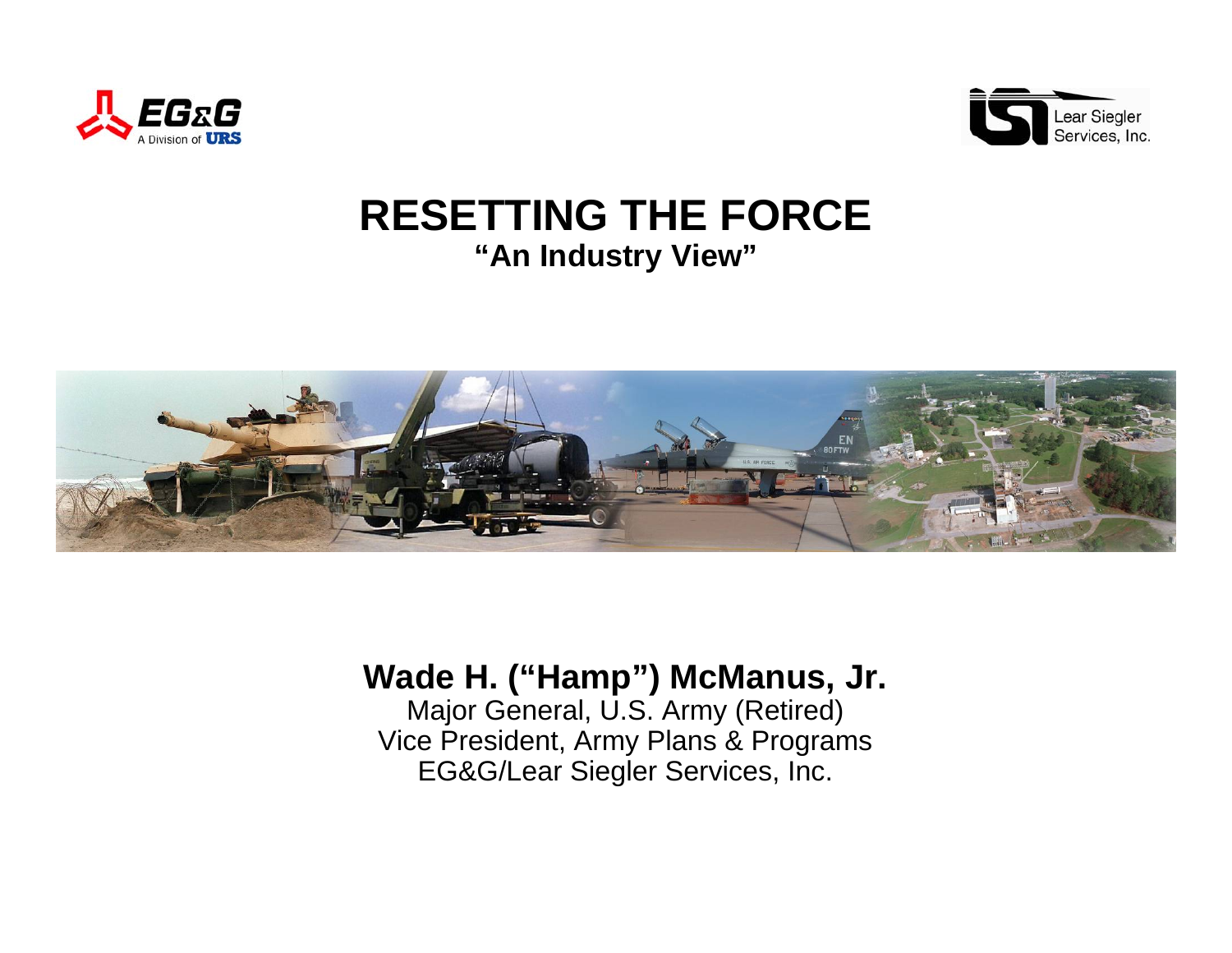



### $\bullet$ **Equipment Condition**

- ¾ **The first report is normally, usually, generally….***ALWAYS* **wrong!**
- ¾ **Experience shows it will be much worse.**
- ¾ **Be realistic when you forecast man-hours for industry bid.**

#### $\bullet$ **Industrial Base Capacity—Organic & Private Sector**

- ¾ **The 50/50 Rule Bar!**
	- 9 **The value of partnership with industry**
	- 9 **Partnerships can rapidly expand**
	- 9 **Excluded from the 50/50 calculation**



- ¾ **For the Army…with AMC taking on the DOLs, must look at the future as a National Maintenance System.**
- ¾ **A good way to optimize capability & capacity is to leverage OEMs AND Service Companies.**
- ¾ **Equipment demands have mandated competition requiring companies to provide their own facilities to compete for the work…i.e. Kuwait.**
- ¾ **RESET stateside requirements are driving contract facilities.**
- ¾ **Balancing RESET, RETROGRADE, CONUS, OCONUS…Complex!!**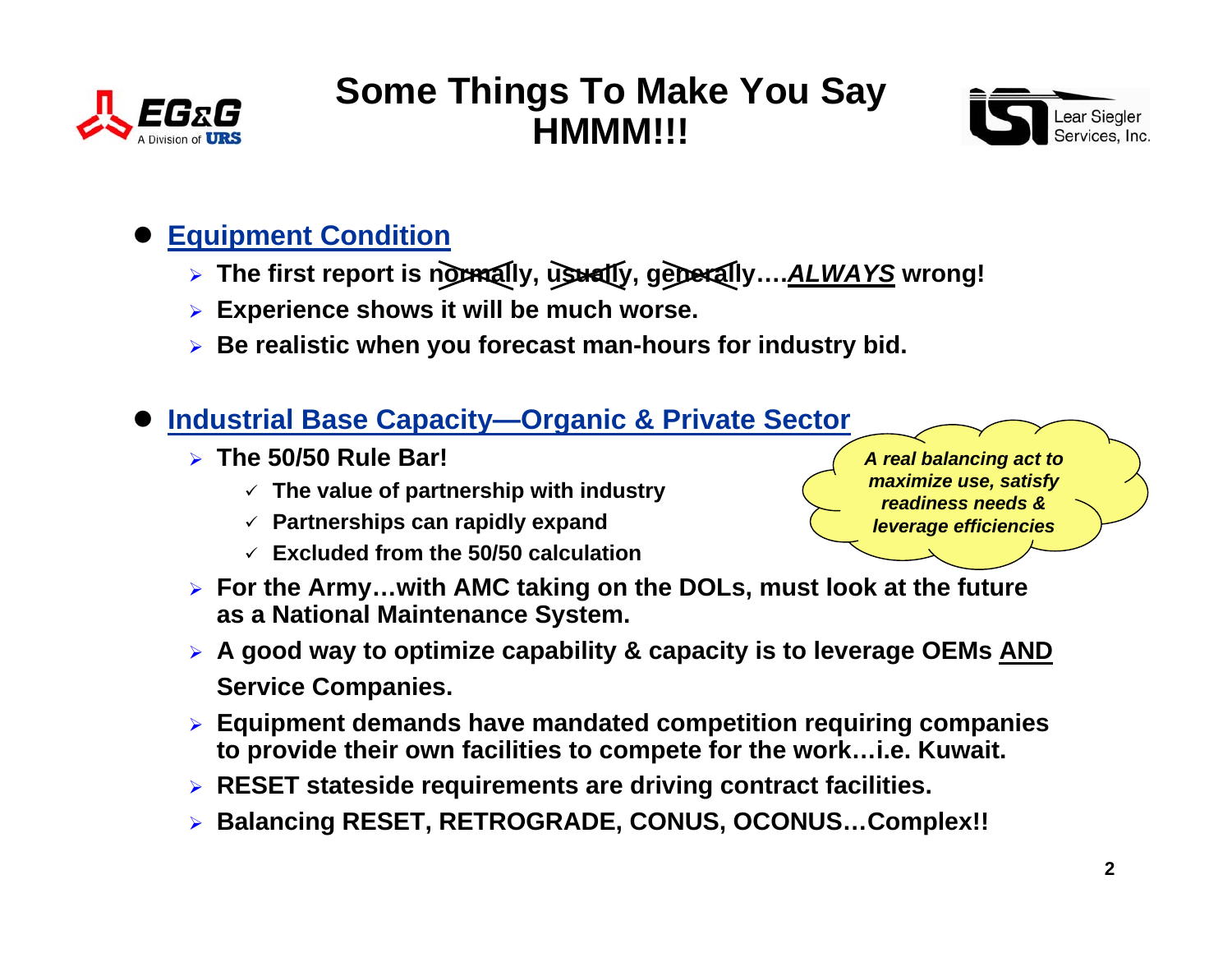





- ¾ **Uncertainty & Unpredictability = "POP UPS"!!**
- ¾ **May be the norm for the next 2-3 years.**

*No Point Solutions*

- ¾ **If you think managing RESET, RETROGRADE, CONUS, OCONUS is complex…the "PhD level" effort becomes trying to balance**
	- 9 *REQUIREMENTS—CONTRACT TYPES—RISK*
- ¾ **Must fully understand the components of Risk:**
	- -**Customer**
	- -**Operational**
	- -**Technical**
	- -**Human**
	- -**Financial**
	- -**Shareholder**
	- -**Legal**
	- -**Employee**
	- -**Political**
- ¾ **The "MATOC" dilemma**
	- -**Number of primes**
	- -**The size of large task orders versus full & open**
	- -**Investment versus return**



*The Knowledge Quadrant*

<sup>9</sup>*Identify what you want & need* <sup>9</sup>*Articulate what drives the requirement* 9*Let industry do what it does best!*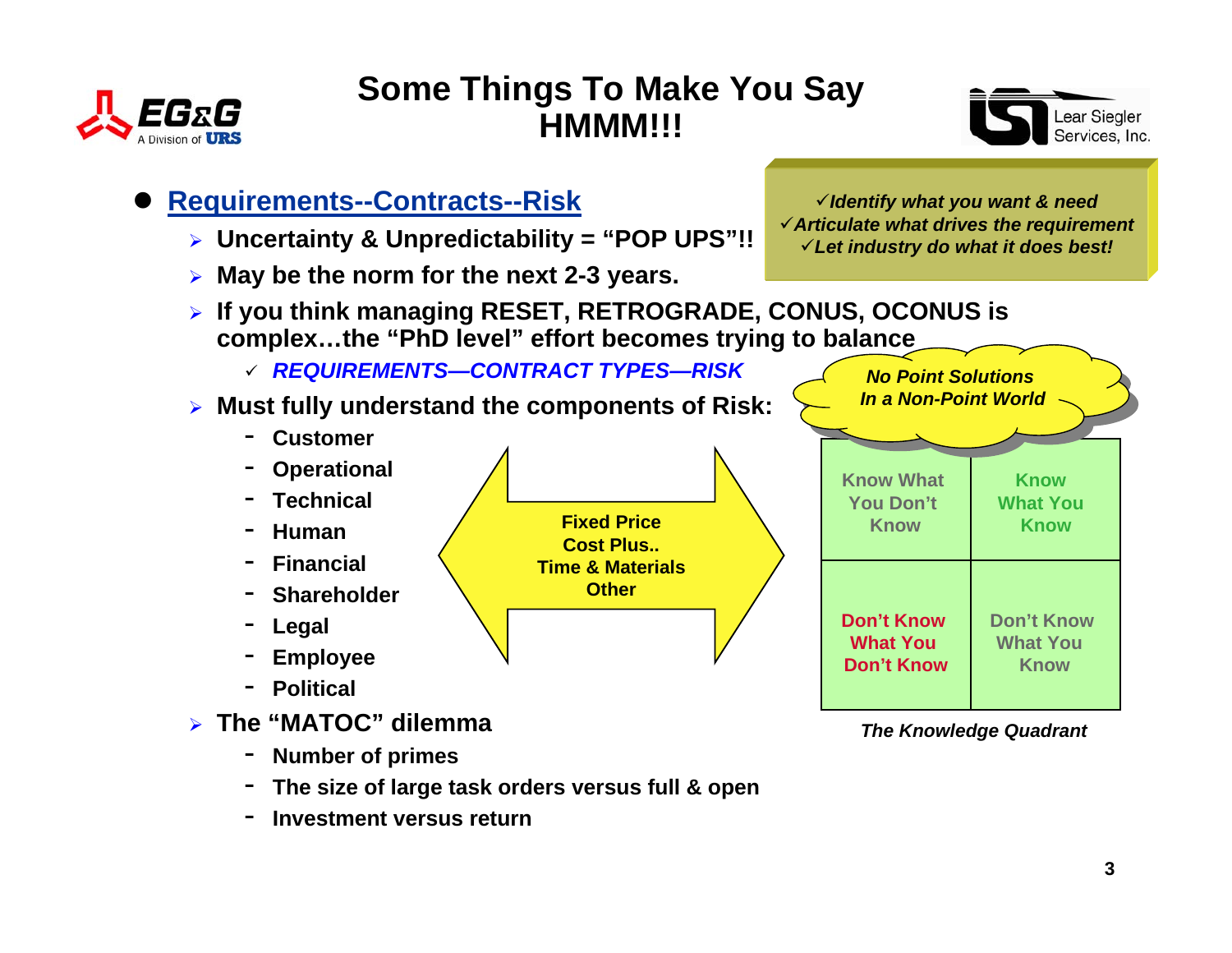



#### $\bullet$ **Requirements--Contracts—Risk--continued**

- ¾ **YOU WANT….Fair/Low Price & Assured Delivery**
- ¾ **INDUSTRY WANTS…..Fair Opportunity to Compete & Reasonable Opportunity for Profit**
- ¾ **How To Reconcile????**
	- **Transparency Goes Both Ways**
	- **Industry IS your partner**
	- **Make Industry Days DEFINING events**
	- **Clarity & Purpose in Acquisition Strategies**
	- **Always reconcile the "Knowledge Quadrant" with the Risk Components**

### $\bullet$ **Monitoring RESET**

- ¾ **Are you clear on what success is??**
- ¾ **How do you measure the performance of RESET?? As a system? As a process?**
- ¾ **Competitive Outsourcing…protests, litigations, cost, modifications, other??**
- ¾ **For the Army…ARFORGEN? MRE dates?**
- ¾ **For the Marines…MEF Reconstruction & Rebuild?**
- ¾ **For the Air Force…Cycle of Wing deployments?**